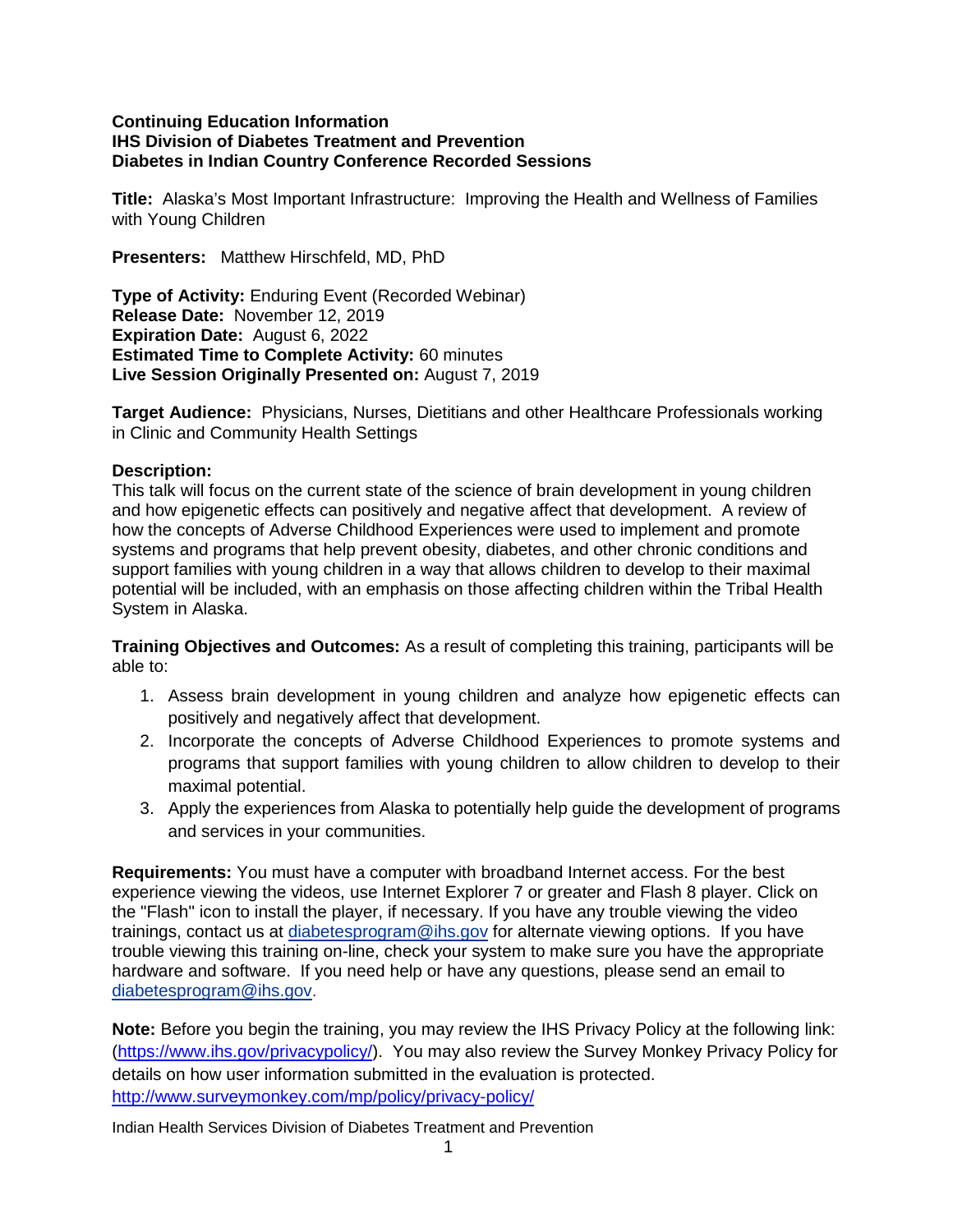**Continuing Professional Education (CE) Credit Information:** To receive CE credit, you must view the entire training, watch the complete video and review the handout, successfully pass the quiz (score > 80%), and complete an evaluation. You will be able to print a "Certificate of Continuing Education Credits" online following the training.

Individuals taking this course for the first time are eligible for CME/CE credit. If you previously completed this, or the live course, you are not eligible for CME/CE credit. If you complete the course more than once, you may obtain a certificate of completion.

# **Accreditation:**



In support of improving patient care, IHS Clinical Support Center is jointly accredited by the Accreditation Council for Continuing Medical Education (ACCME), the Accreditation Council for Pharmacy Education (ACPE), and the American Nurses Credentialing Center (ANCC), to provide continuing education for the healthcare team.

### **Credit Designation Statements.**



### **Physicians**

The IHS Clinical Support Center designates this enduring material for a maximum of 1 *AMA PRA Category 1 Credit*™. Physicians should claim only the credit commensurate with the extent of their participation in the activity.

#### **Nurses**

This activity is designated 1.0 contact hour for nurses.



## **Registered Dietitian Continuing Education Credit**

The Indian Health Service (IHS) Nutrition and Dietetics Training Program (NDTP) is accredited by the Commission on Dietetic Registration to sponsor continuing professional education for Registered Dietitians. This activity has been awarded 1 CPEU. Each attendee should only count the number of hours for each activity attended. The IHS NDTP number is NU006.

Accreditation applies solely to this educational activity and does not imply approval or endorsement of any commercial product, services or processes by the CSC, IHS, the federal government, or the accrediting bodies.

Indian Health Services Division of Diabetes Treatment and Prevention **Disclosure Statement:** As a jointly accredited provider of continuing education, the IHS Clinical Support Center must ensure balance, independence, objectivity, and scientific rigor in its educational activities. Course directors/coordinators, planning committee members, faculty, reviewers and all others who are in a position to control the content of this educational activity